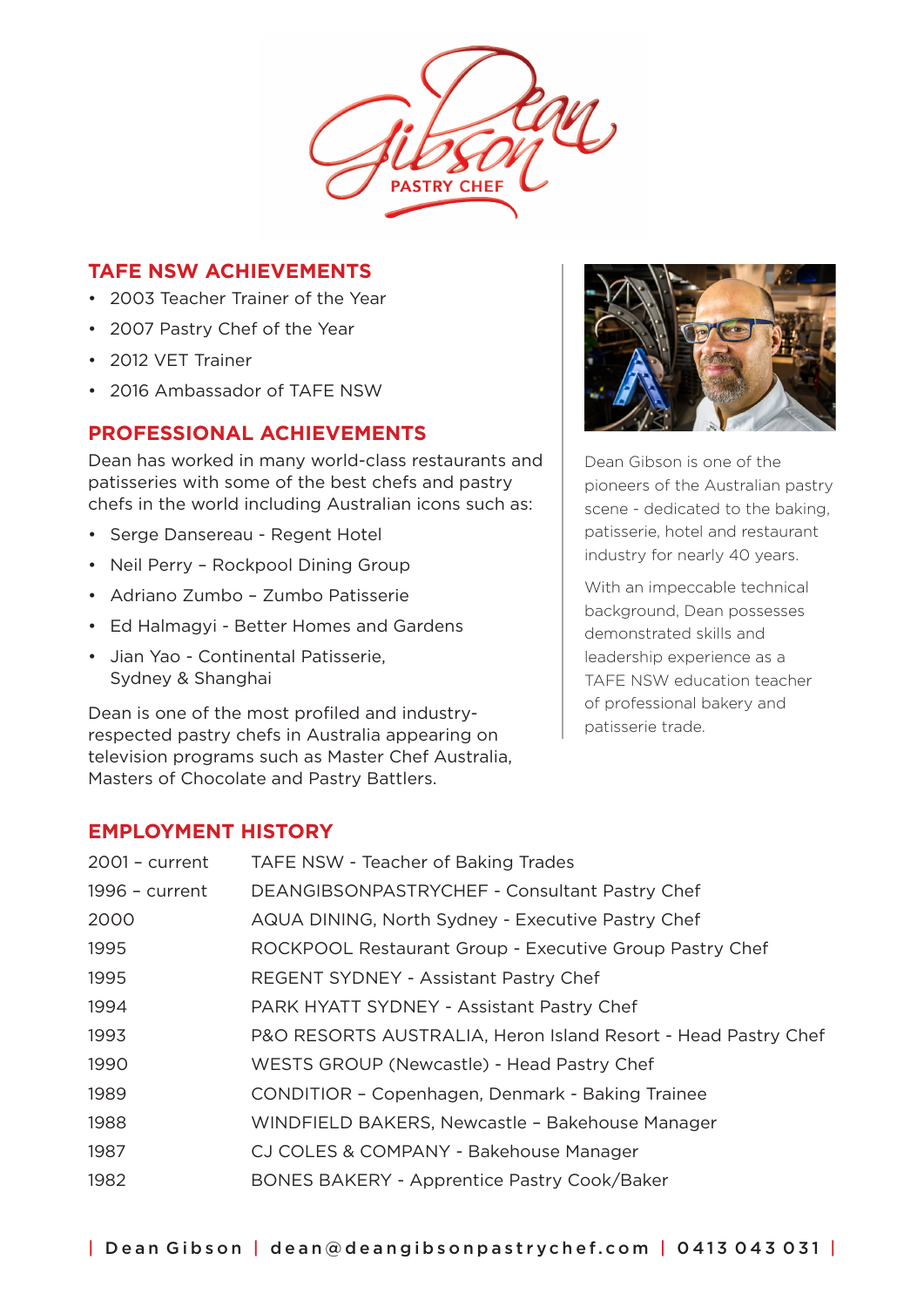

### **PASTRY CONSULTANT EXPERIENCE**

Since 2000, Dean has worked with prestigious Australian and International companies including:

- 2018 Amilla Fushi Resort,Republic of Maldives
- 2018 Finolhu Resort, Republic of Maldives
- 2018 Huvafen Fushi Resort, Maldives
- 2016 QANTAS International First Lounge. Sydney International Airport
- 2018 Sara Lee McCain Pty Ltd Australia
- 2018 2018 Arnott's Australia
- 2018 Campbell Arnott's Culinary Council Australia
- 2017 Bulla Ice Cream Australia
- 2016 Homer Hudson Ice Cream
- 2015 Rustica Restaurant Australia
- 2013 2014 Snows Patisserie Australia

The increasing demands of the 'experience economy' have seen the vast growth of competition amongst restaurants and resorts to offer excellence in dining, products and amenities.

Building and training a successful team is key to any organisation's success. Dean will help you build, train and inspire the team necessary to not just achieve your goals, but to thrive – in competition and in business.

Advising and assisting with product and menu development and providing training in support of such change is where Dean's considerable experience and expertise are in increasing demand.

### **Menu Design**

- Collaboration with product development team (Executive Chef/Pastry Chef/Managers) on new product range
- Range expansion
- Production streamlining
- Contemporary industry advice
- Suitability and fit for purpose.



# **CONSULTANT**

Dean Gibson's experience and skills cross a vast range of culinary baking including pastry, confectionary, glacier, and artisan bread.

With nearly 20 years' experience as a technical bakery teacher, Dean can also deliver ingredient identification and functionality, and bakery and patisserie science to teams.

# **Restaurant and Catering**

- Product development
- Menu design
- Testing
- User training
- Implementation.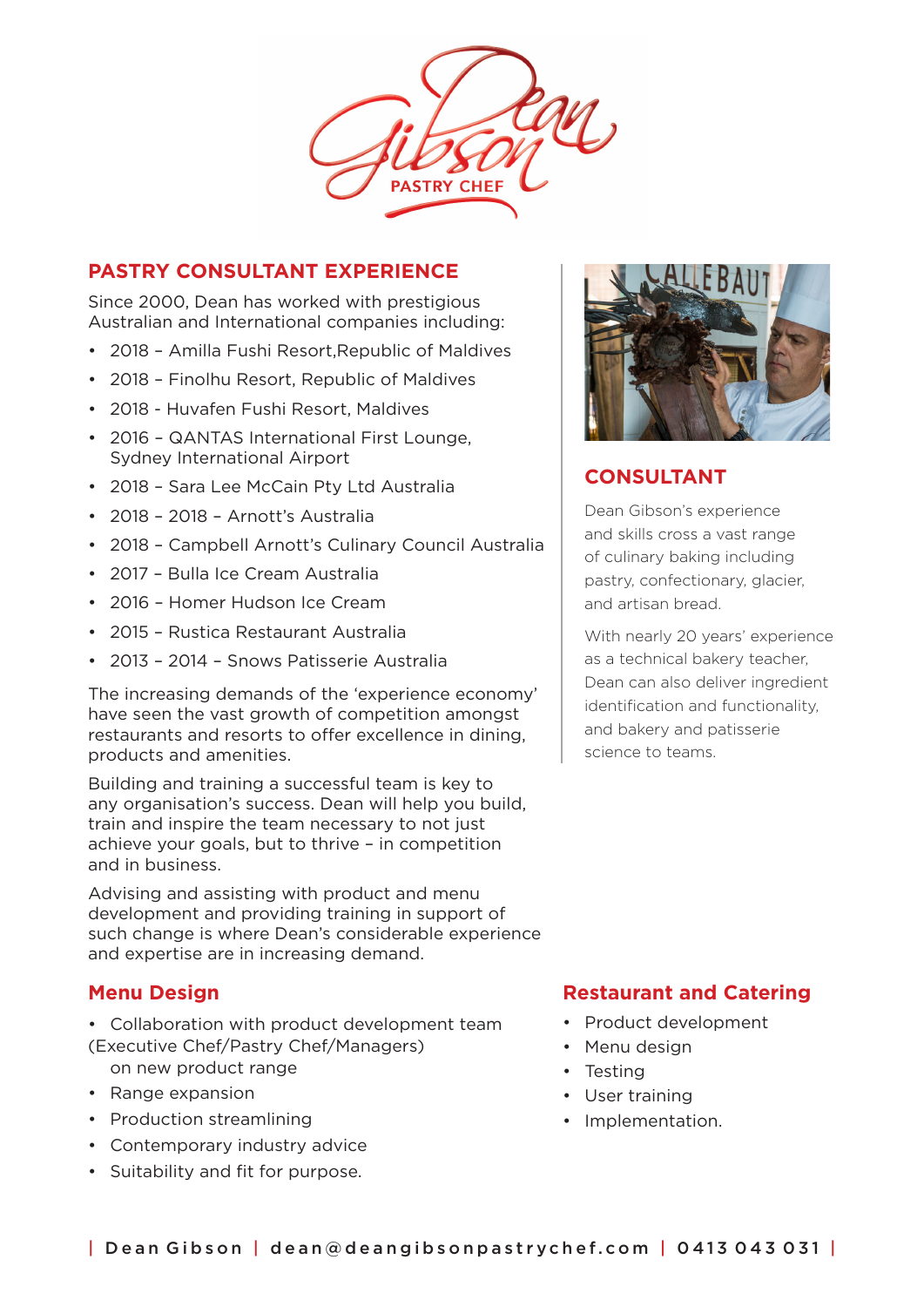

### **COMPETITIONS - INDUSTRY PASTRY, CHOCOLATE AND GELATO**

- **Mentor Chocolate Trainer** *Team Pastry Australia 2017-2019*
- **Team Member / Chocolate Trainer** *Australian Gelato Team, Gelato World Cup, Italy 2017*
- **Artistic Bread Competitor**  *Team Bakery Australia, Asian Bakery Cup, Jakarta 2015*

#### • **Team Manager** *Team Pastry Australia, Asian Pastry Cup, Singapore 2014*

#### • **Team Coach**

*Team Pastry Australia Coupe du Monde Patisserie, Lyon, France 2013*

- **Judge** World Chocolate Masters, Paris, France 2012 http://2011.worldchocolatemasters.com/en/Dean\_Gibson
- **Team Coach** *Team Pastry Australia, Winner of Asian Pastry Cup, Singapore 2012*
- **Team Captain & Competitor** *Asian Pastry Cup, Singapore 2010*
- **Tasting Judge** *International Pastry Grand Prix, Tokyo 2009*
- **Competitor** *World Artisan Baking Cup Sigep, Italy 2009*
- **Competitor** *Australian World Chocolate Masters, Sydney 2005*
- **Competitor** *Coupe du Monde Patisserie, Lyon, France 1999.*



# **PRESENTER**

Dean is an entertaining and highly-accomplished professional presenter and demonstrator with live and filmed experience including.

# **COMPETITOR**

Dean is the proud co-founder of Team Pastry Australia. His experience with TAFE NSW as a teacher and trainer has provided him with invaluable skills in managing, coaching, judging, and competing in teams.

To bring Team Pasty Australia to international competition, Dean recruited pastry team members for the Asian Pastry Cup and World Cup. This task included; planning and design of show pieces; budget development; marketing for sponsorship funds; planning of training calendar and kitchen design and timed trials.